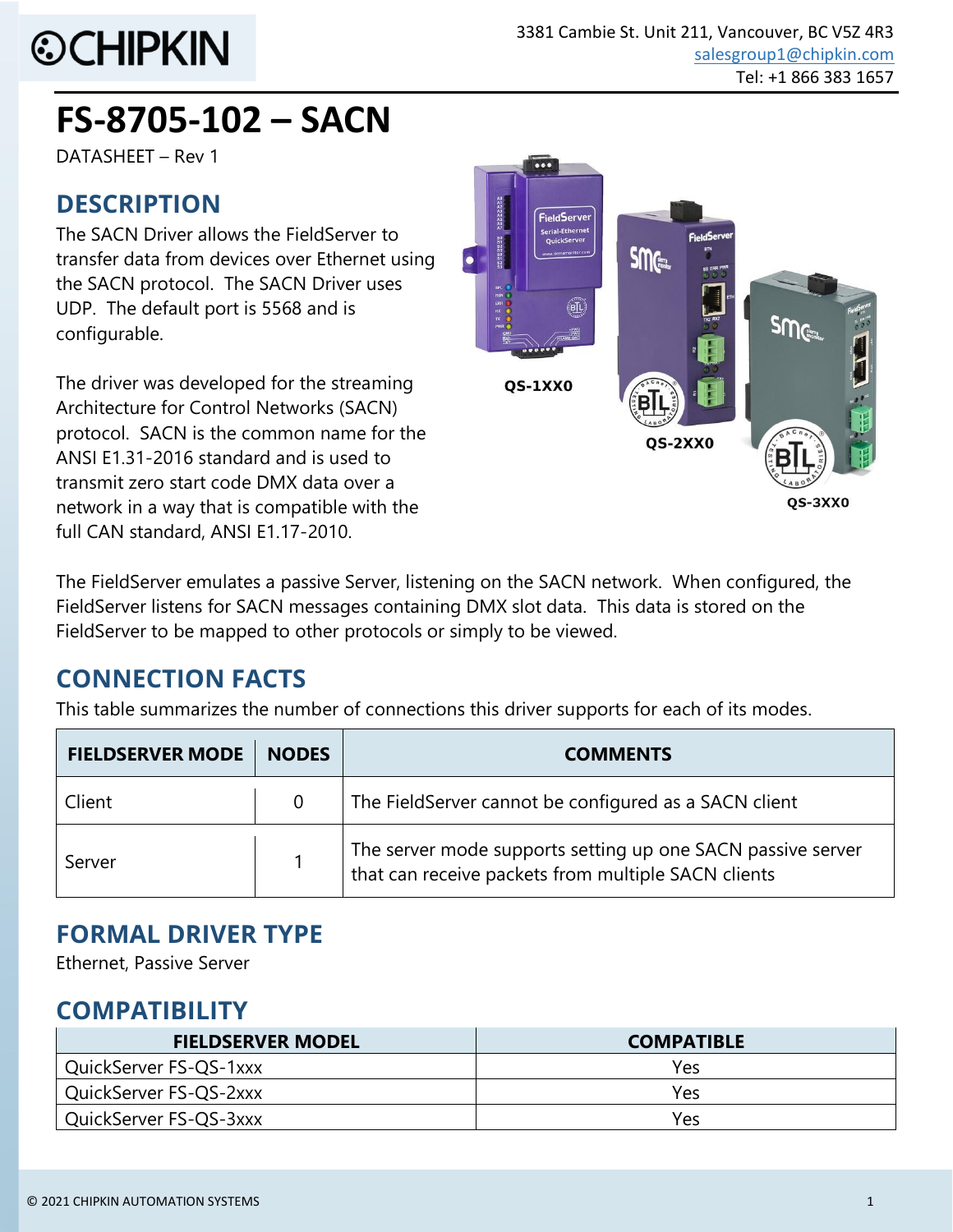#### **CONNECTION INFORMATION**

Connection Type: Ethernet Ethernet Speeds Supported: 10Base-T, 100Base-T

## **CONNECTION CONFIGURATIONS**

This block diagram lists common network connections that can monitor SACN data using other protocols like Modbus® RTU/TCP, BACnet® and HTTP.

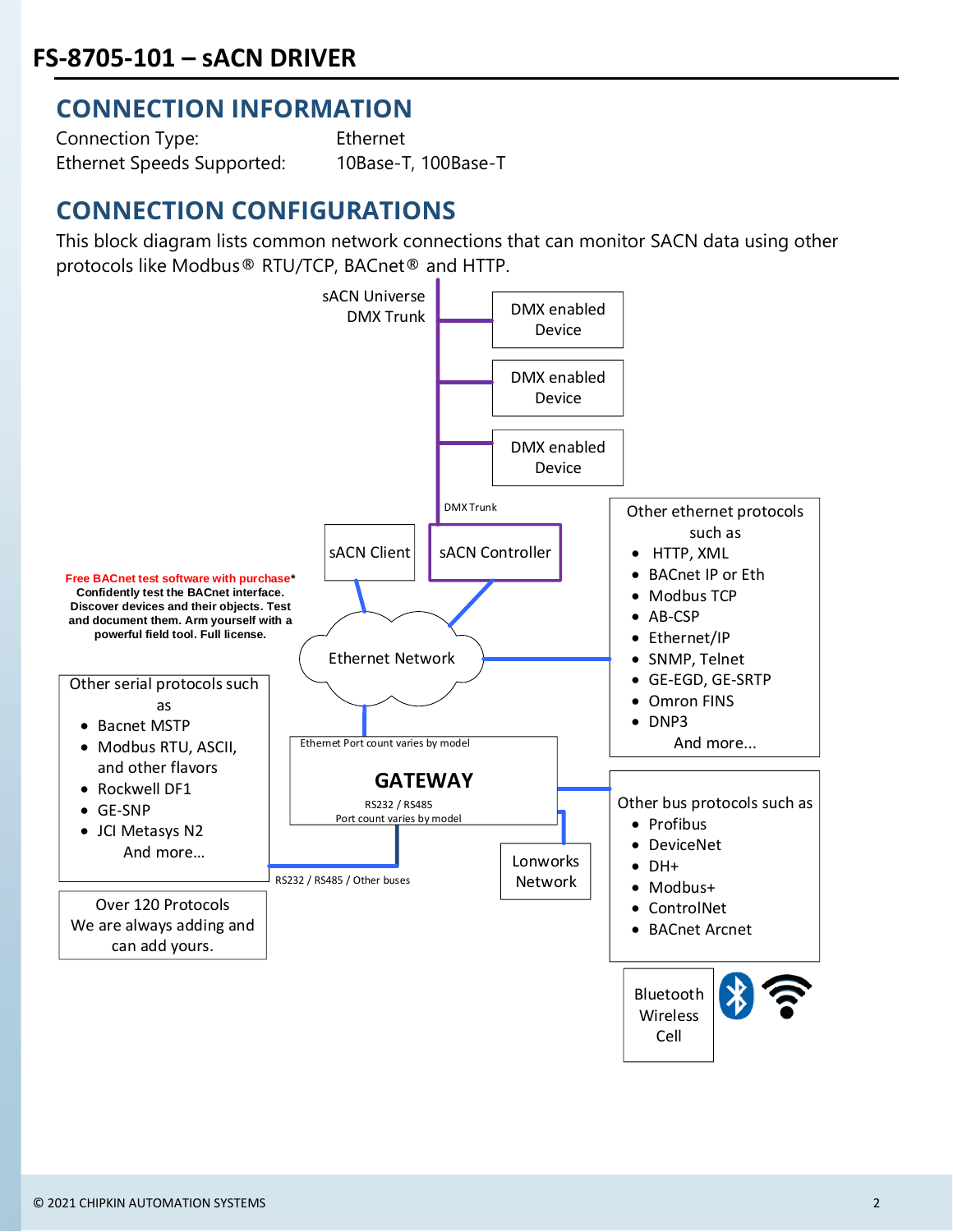### **FS-8705-101 – sACN DRIVER**

#### **COMMUNICATION FUNCTIONS**

The FieldServer is configured as a passive server. This means that it listens for any SACN packets that are sent on the network. As such, the FieldServer must be installed and configured to be on the same network as the SACN client that is sending lighting commands to the SACN controllers.

The SACN driver is a read only driver and cannot control or change any data on the downstream SACN controllers.

#### **CUSTOMER SUPPORT**

SACN Driver for FieldServer was developed by Chipkin, and we are proud to provide support for our products. For technical support, sales and customer service, please call us at 1 (866) 383-1657.

Thanks for choosing Chipkin's products and integration services to meet your building and industrial automation requirements!

Chipkin™ is a building and industrial automation protocol expert. We develop, configure, install and support gateways (protocol converters), data loggers and remote monitor and controlling applications. Founded in October 2000, Chipkin provides expert solutions for converting BACnet®, Modbus®, and LonWorks®—to name just a few—and enabling interfaces for HVAC, fire, siren, intercom, lighting, transportation and fuel systems. The high-quality products we offer (including those from other vendors) interface with Simplex™, Notifier™, McQuay™, GE™ and many others—so you can rest assured that we will select the most appropriate solution for your application.

With Chipkin you are buying a solution. Our configuration expertise in this field combined with free BACnet and other tools ensure your success; and our customer support via phone, email and remote desktop tools means that we are there when you need us. Chipkin is a small responsive company, and we live or die by the quality of our service—and with offices in two time zones—we can provide support when you need it. Give us a call now!

#### **Sales and Customer Service**

Toll Free: +1 866 383 1657 Email: salesgroup1@chipkin.com

All contents are Copyright © 2000-2021 Chipkin Automation Systems Inc. All rights reserved. This document is Chipkin Public Information